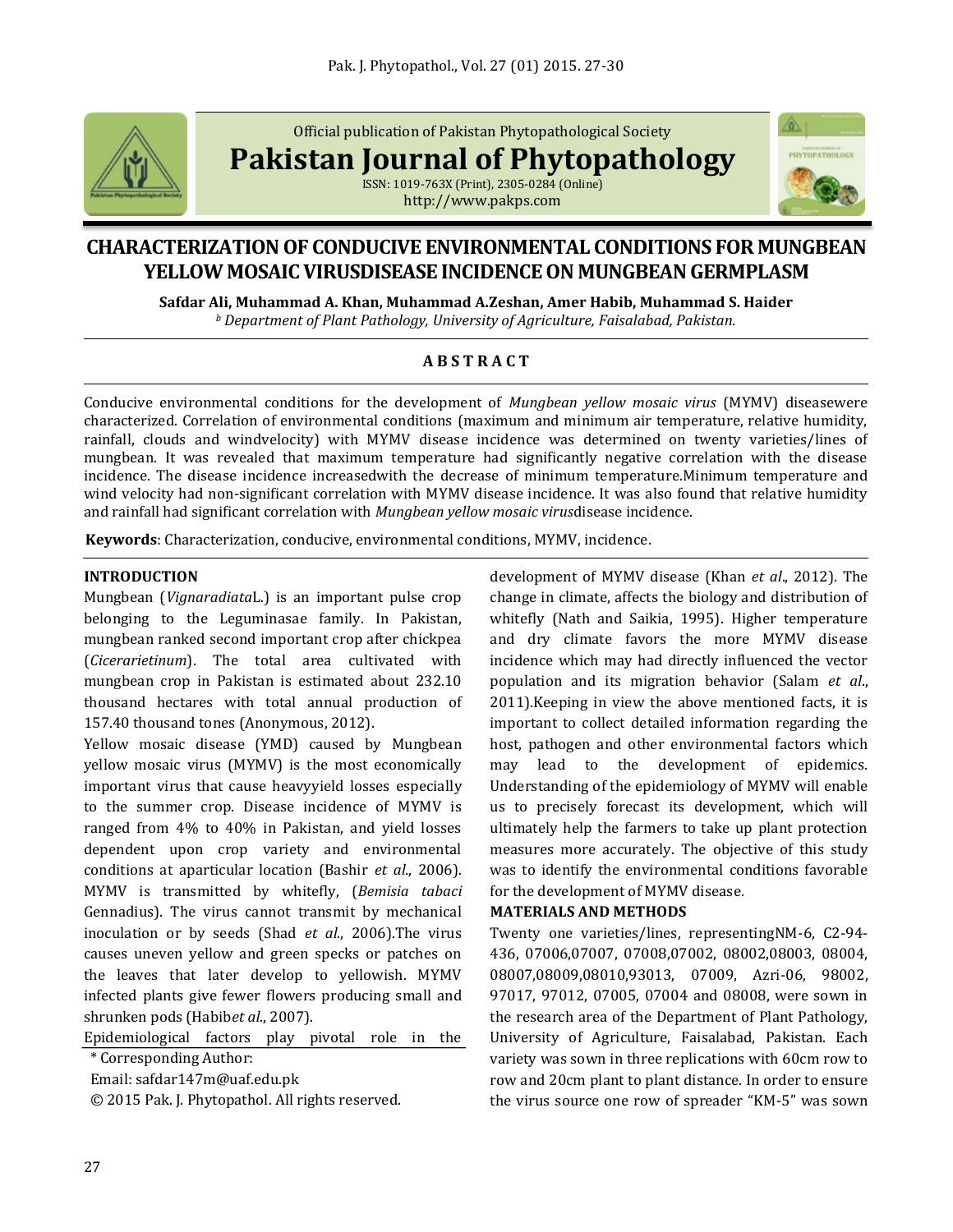after every three lines of the varieties/lines to be evaluated against MYMV. The conventional agronomic practices were followed to keep the crop in good condition.

Environmental data, consisting of maximum and minimum temperature (°C), rainfall (mm), clouds, relative humidity  $(\%)$  and wind velocity(Km/h) were collected from a meteorological station, 100 m away from the research trial area i.e., Department of Crop Physiology, University of Agriculture, Faisalabad, Pakistan. Data regarding MYMV disease incidence was recorded based upon visual observation of the characteristic symptoms weekly. The environmental and disease incidence data were statistically analyzed using Pearson's correlation coefficient for disease incidence and environmental factor. It was subjected to determine the correlation analysis to find out their relationship with development of MYMV (Steel *et al*., 1997).

The disease incidence (D.I.) was calculated by using the formula (Latham and Jones, 2001):

$$
\text{(%) Disease incidence} = \frac{\text{No. of infected leaves}}{\text{Total No. of leaves}} \times 100
$$

### **RESULTS AND DISCUSSION**

In general, temperature (maximum and minimum), relative humidity and rainfall were the most effective factors in the MYMV disease development. Maximum temperature showed significantly negative correlation towards the development of MYMV disease in fourteen varieties/lines (NM-6, C2-94-436, 07006, 07007, 07008, 07002, 08002, 08003, 08004, 08007,08009,08010,93013 and07009). Whereas, the contribution of the maximum temperature was not significant for MYMV disease development in the remaining varieties/lines (Azri-06, 98002, 97017, 97012, 07005, 07004 and 08008) (Table1). The correlation of maximum temperature with percent plant infection for all varieties was nonsignificant. A negative correlation between maximum temperature and percent plant infection was seen where with the increase of maximum temperature, from 36.5 to 38.5°C, the percentage of plant infection was decreased (Khan *et al*., 2012).

| Variety   | Temperature (°C) |         | Relative humidity | Wind speed    |        |
|-----------|------------------|---------|-------------------|---------------|--------|
|           | Maximum          | Minimum | $(\%)$            | Rainfall (mm) | (Km/h) |
| $NM-6$    | $-0.764*$        | 0.313   | $0.881**$         | 0.722         | 0.404  |
|           | 0.045            | 0.495   | 0.009             | 0.067         | 0.368  |
| Azri-06   | $-0.752$         | 0.329   | $0.808*$          | 0.680         | 0.309  |
|           | 0.051            | 0.472   | 0.028             | 0.093         | 0.501  |
| C2-94-436 | $-0.776*$        | 0.296   | $0.881**$         | 0.718         | 0.38   |
|           | 0.040            | 0.519   | 0.009             | 0.069         | 0.401  |
| 98002     | $-0.725$         | 0.357   | 0.697             | 0.573         | 0.276  |
|           | 0.065            | 0.432   | 0.082             | 0.179         | 0.548  |
| 07004     | $-0.736$         | 0.354   | $0.760*$          | 0.616         | 0.312  |
|           | 0.059            | 0.436   | 0.047             | 0.140         | 0.495  |
| 07005     | $-0.747$         | 0.284   | 0.713             | 0.639         | 0.190  |
|           | 0.054            | 0.537   | 0.072             | 0.122         | 0.683  |
| 07006     | $-0.772*$        | 0.290   | $0.833*$          | 0.726         | 0.281  |
|           | 0.042            | 0.529   | 0.020             | 0.065         | 0.541  |
| 07007     | $-0.799*$        | 0.223   | $0.911**$         | $0.774*$      | 0.350  |
|           | 0.031            | 0.630   | 0.004             | 0.041         | 0.442  |
| 07008     | $-0.769*$        | 0.244   | $0.912*$          | $0.799*$      | 0.300  |
|           | 0.043            | 0.599   | 0.004             | 0.031         | 0.514  |
| 07002     | $-0.762*$        | 0.365   | $0.850*$          | 0.698         | 0.43   |
|           | 0.046            | 0.421   | 0.015             | 0.081         | 0.336  |
| 08002     | $-0.796*$        | 0.230   | $0.905**$         | $0.798*$      | 0.310  |
|           | 0.032            | 0.620   | 0.005             | 0.031         | 0.499  |
| 08003     | $-0.796*$        | 0.230   | $0.905**$         | 0.798*        | 0.310  |

Table 1. Correlation between Mungbean yellow mosaic virus disease incidence and different environmental variables.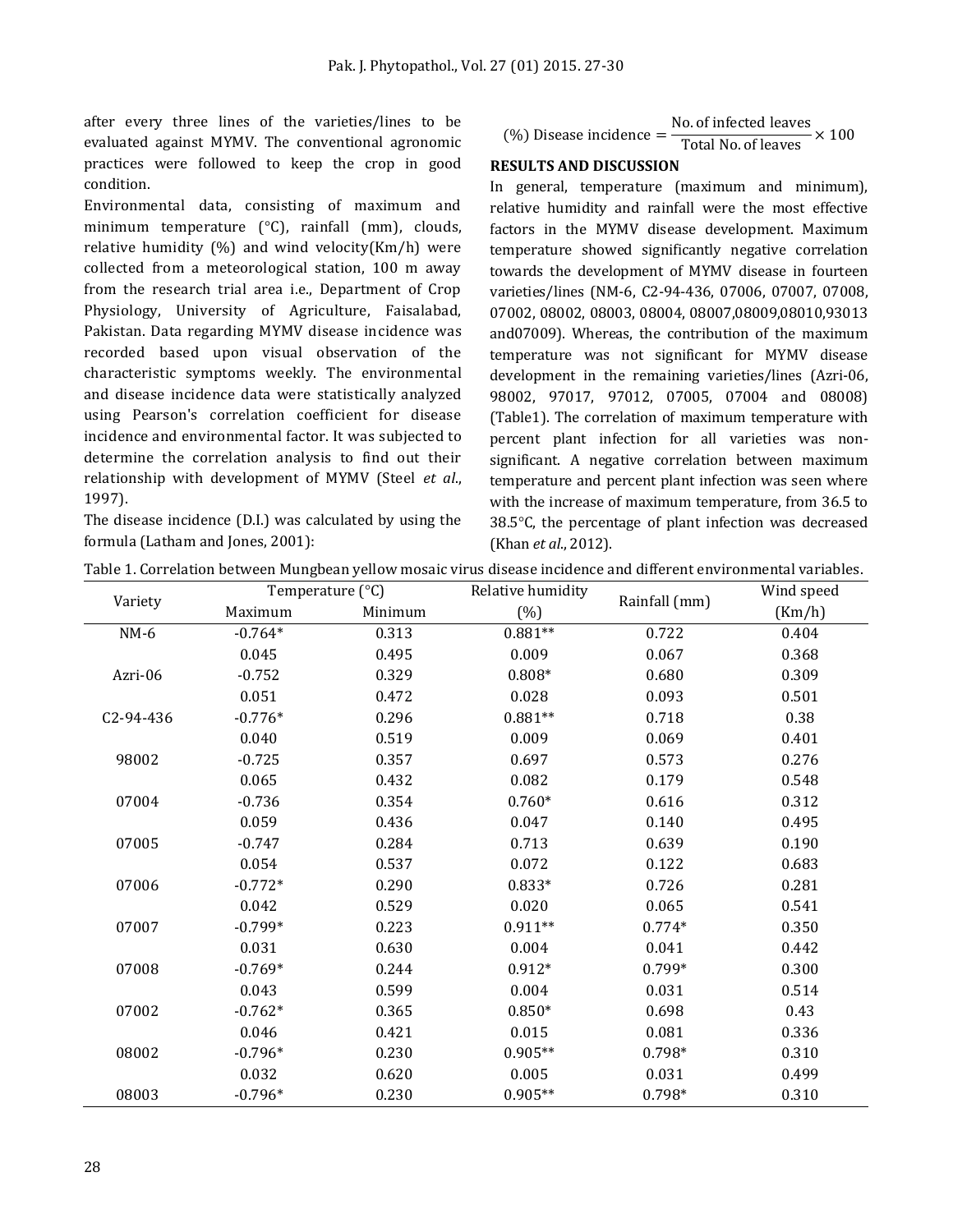Pak. J. Phytopathol., Vol. 27 (01) 2015. 27-30

| 08004 | 0.032     | 0.620 | 0.005     | 0.031    | 0.499 |
|-------|-----------|-------|-----------|----------|-------|
|       | $-0.779*$ | 0.254 | $0.818*$  | 0.713    | 0.262 |
|       | 0.039     | 0.583 | 0.024     | 0.072    | 0.571 |
| 08007 | $-0.772*$ | 0.290 | $0.833*$  | 0.726    | 0.281 |
|       | 0.042     | 0.529 | 0.020     | 0.065    | 0.541 |
| 08008 | $-0.752$  | 0.329 | $0.808*$  | 0.680    | 0.309 |
|       | 0.051     | 0.472 | 0.028     | 0.093    | 0.501 |
| 08009 | $-0.813*$ | 0.192 | $0.866*$  | $0.783*$ | 0.259 |
|       | 0.026     | 0.679 | 0.012     | 0.037    | 0.574 |
| 08010 | $-0.804*$ | 0.257 | $0.915**$ | $0.763*$ | 0.406 |
|       | 0.029     | 0.579 | 0.004     | 0.046    | 0.366 |
| 93013 | $-0.786*$ | 0.208 | $0.917**$ | $0.796*$ | 0.309 |
|       | 0.036     | 0.654 | 0.004     | 0.032    | 0.501 |
| 97017 | $-0.752$  | 0.329 | $0.808*$  | 0.680    | 0.309 |
|       | 0.051     | 0.472 | 0.028     | 0.093    | 0.501 |
| 97012 | $-0.749$  | 0.291 | $0.936**$ | $0.780*$ | 0.379 |
|       | 0.053     | 0.527 | 0.002     | 0.038    | 0.402 |
| 07009 | $-0.776*$ | 0.274 | $0.878**$ | 0.735    | 0.344 |
|       | 0.040     | 0.551 | 0.009     | 0.060    | 0.450 |

Upper values indicate to Pearson's correlation coefficient

Lower values indicate to level of significance at 5% probability

Relative humidity was also contributed significantly in the MYMV disease development in all the varieties/lines with exception of two varieties representing 07005 and 09008 in which correlation of MYMV disease incidence was non-significant. This indicated that MYMV disease incidence increased with the increase of relative humidity. These results are supported by similar findings on okra crop as the rate of dissemination of *Okra yellow vein mosaic virus* (OYVMV) increased during high relative humidity (Bhagat*et al.,* 2001).

Eight varieties/ lines (07007, 07008, 08002, 08003, 08009, 08010, 93013 and 97012) showed significant correlation between MYMV disease incidence and rainfall while remaining varieties/lines (NM-6, Azri-06, C2-94-436, 98002, 07004, 07005, 07006, 07002, 08004, 08007, 08008, 97017 and 07009) showed nonsignificant relationship. Eight okra varieties were evaluated for resistance to Okra yellow vein mosaic virus (OYVMV) in the rainy and summer season. The incidence of YVMV was higher during the rainy season when relative humidity was very high, while YVMV incidence was very low during summer season because of low relative humidity. All the varieties/lines showed non-significant correlation with minimum temperature and wind speed for the development of YVMV disease (Sangar, 1997).The influence of air temperatures,

rainfall and relative humidity was found significant on whitefly and MYMV disease incidence(Khan *et al*., 2006). MYMY disease severity decreased with increasing temperature when checked in different sowing dates (Rashid *et al*., 2013). Some conflicting observations were also made as MYMV incidence increased with the increase in temperature because whitefly population more conveniently in high temperature (Rahman*et al*., 2006).

### **CONCLUSION**

The conducive environmental conditions for the MYMVD were characterized in fourteen varieties/lines. Maximum temperature and relative humidity had significant effect on disease development. These findings would be helpful in successful prediction as well as timely and economical management of MYMV disease.

#### **REFERENCES**

- Anonymous. 2012. Agricultural statistics of Pakistan. Ministry of Food, Agriculture and Livestock, Economies Wing.Govt. Pakistan. Islamabad.
- Bashir, M. Z. Ahmad and S. Mansoor. 2006. Occurrence and distribution of viral diseases of mungbean and mashbean in Punjab, Pakistan. Pak. J. Bot. 38(4): 1341-1351.
- Bhagat, A.P., B. P. Yadav and Y. Prasad. 2001. Rate of dissemination of*Okra yellow vein mosaic virus*